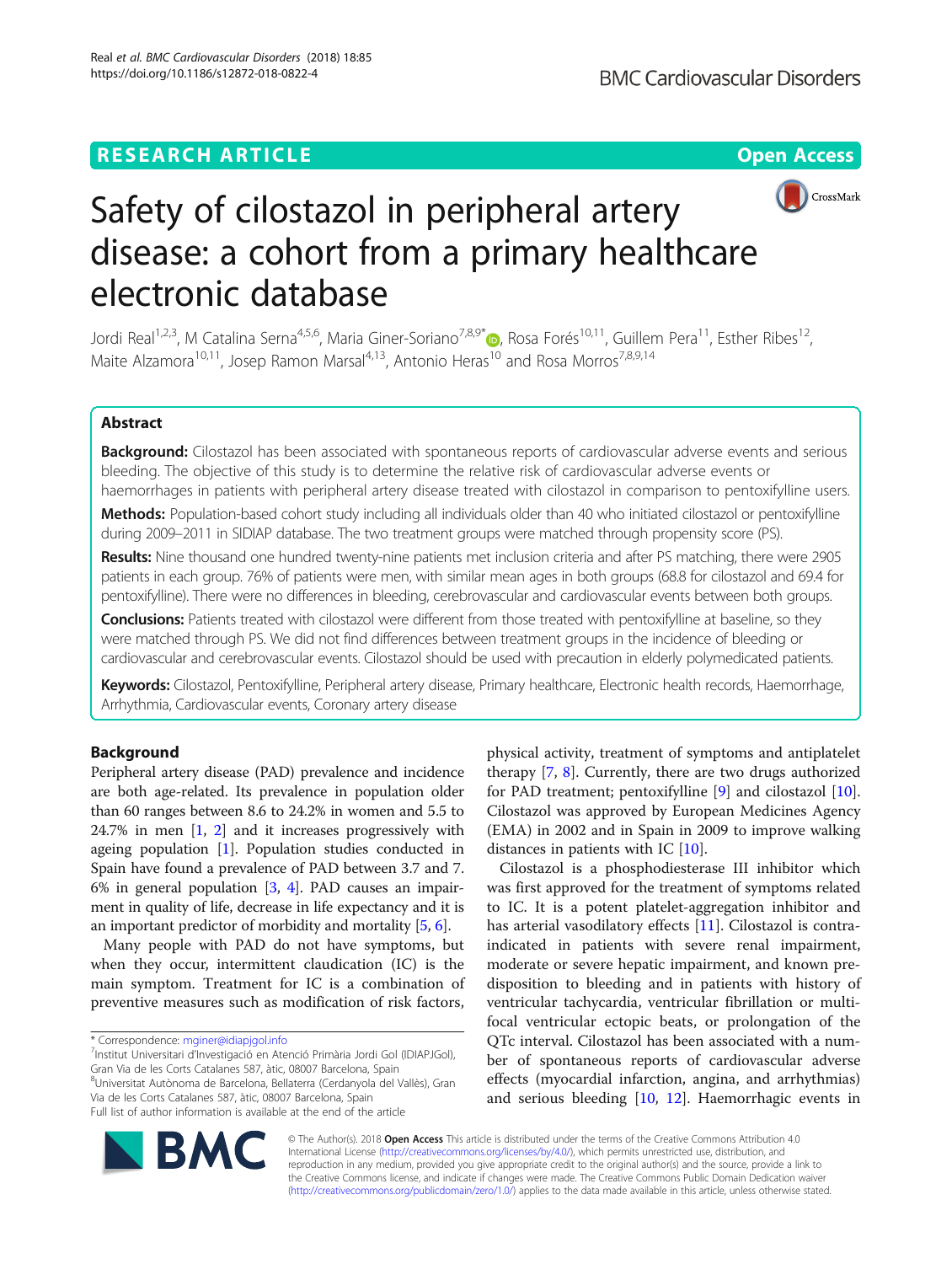elderly patients co-treated with antiplatelets were also reported by the Centro Autonómico de Farmacovigilancia de Cantabria [\[13](#page-6-0)].

The EMA evaluated the benefit/risk of cilostazol in a referral and recommended changes in the summary of product characteristics (SmPC), including extension of contraindications to patients with unstable angina pectoris, recent acute myocardial infarction (AMI), or recent coronary intervention. EMA also highlighted cautions and concerns over haemorrhagic and vascular events [\[12](#page-6-0), [14\]](#page-6-0). Healthcare professionals in Europe have been advised to use cilostazol for IC only in patients where other lifestyle modifications such as smoking cessation and exercise have not provided adequate improvement and to continue use only in those patients who have shown clinically relevant benefit after 3 months of therapy. Other cautions include avoiding cilostazol in patients receiving two or more additional antiplatelet or anticoagulant agents and potentially avoiding use or decreasing the dose in patients concomitantly receiving strong inhibitors of CYP3A4 or CYP2C19 [[12](#page-6-0)].

Cilostazol is recommended by guidelines as an effective therapy in improving symptoms and increasing walking distance in patients with lower extremity PAD [\[15](#page-6-0), [16](#page-6-0)]. Nevertheless, the effect of cilostazol on morbidity and mortality has not been fully determined. In this population-based primary healthcare (PHC) cohort study, we assess the safety of cilostazol for the treatment of PAD patients in terms of incidence of cardiovascular events, arrhythmias and haemorrhages during the follow-up.

The main objective of the study was to calculate the relative risk of cardiovascular adverse events or bleeding in patients with PAD treated with cilostazol in comparison to pentoxifylline users. The specific objectives were: 1) to calculate risks for cilostazol users versus pentoxifylline users of: ischemic or coronary artery disease (CAD), arrhythmias or haemorrhages; 2) to determine whether the coexistence of type 2 diabetes mellitus (DM) may increase adverse events of cilostazol; and 3) to determine whether concomitant use of antiplatelet agents with cilostazol increases the risk of bleeding.

# Methods

# Design

This is a population-based retrospective observational cohort study.

# Population

The study population were all individuals older than 40 years with a new prescription of cilostazol or pentoxifylline between 2009 and 2011, from 274 PHC teams from the Catalan Health Institute (Institut Català de la Salut, ICS), which is the main health provider in Catalonia, with a reference population of 5,835,000 patients (80% of the Catalan population).

We excluded patients with less than two visits to the PHC centre during the year before the inclusion and patients with only one dispensing of the drugs of interest during the study period.

All patients were followed-up from the cohort entry date up to 31st December 2013, death or lost to followup.

### Data source

The main data source is SIDIAP (Information System for Research in Primary Care), [[17\]](#page-6-0) which contains anonymized clinical information of all PHC centres of ICS. This information emerges from ECAP™, electronic health records in PHC of the ICS, and it includes sociodemographic characteristics, health conditions registered as ICD10 codes, clinical parameters, toxic habits, laboratory data, and General Practitioners' prescriptions with their corresponding pharmacy invoice data. SIDIAP may be linked with CMBD-HA ("minimum set of data at hospital discharge"), [\[18](#page-6-0)] which contains diagnoses coded with ICD9 at hospital discharge from all hospitals in Catalonia, to obtain the data for comorbidities and for the endpoints of the study.

#### Variables collected at baseline

The following variables were collected from SIDIAP database: socio-demographic characteristics, smoking status, body mass index (BMI, kg/m<sup>2</sup>), laboratory data (total cholesterol and LDL-cholesterol determinations, creatinine and estimated glomerular filtration calculated by MDRD), blood pressure (BP) determinations, anklebrachial pressure index (ABPI) measures, diagnosis of PAD, and other comorbidities of interest (hypertension, type 2 DM, dyslipidemia). The following variables were extracted from SIDIAP and CMBD-HA: previous history of haemorrhages (total and specific gastrointestinal and cerebral haemorrhages), stroke, CAD, and arrhythmias.

Exposure to drugs of interest (cilostazol and pentoxifylline) and to comedications (diuretics, β-blockers, calcium channel antagonists, angiotensin converter enzyme inhibitors (ACEI), angiotensin receptor blockers (ARB), nitrates and other vasodilators, lipid-modifying agents, antidiabetic drugs and insulins, proton pump inhibitors, non-steroidal anti-inflammatory drugs (NSAID) , oral anticoagulants (OAC), and antiplatelets) were obtained from the pharmacy invoice registry, which contains all information on pharmaceutical products dispensed by community pharmacies with ICS prescriptions, by ATC codes. All diagnosis codes as ICD9 and/or ICD10 and ATC drug codes may be found at (Additional file [1](#page-5-0): Table S1).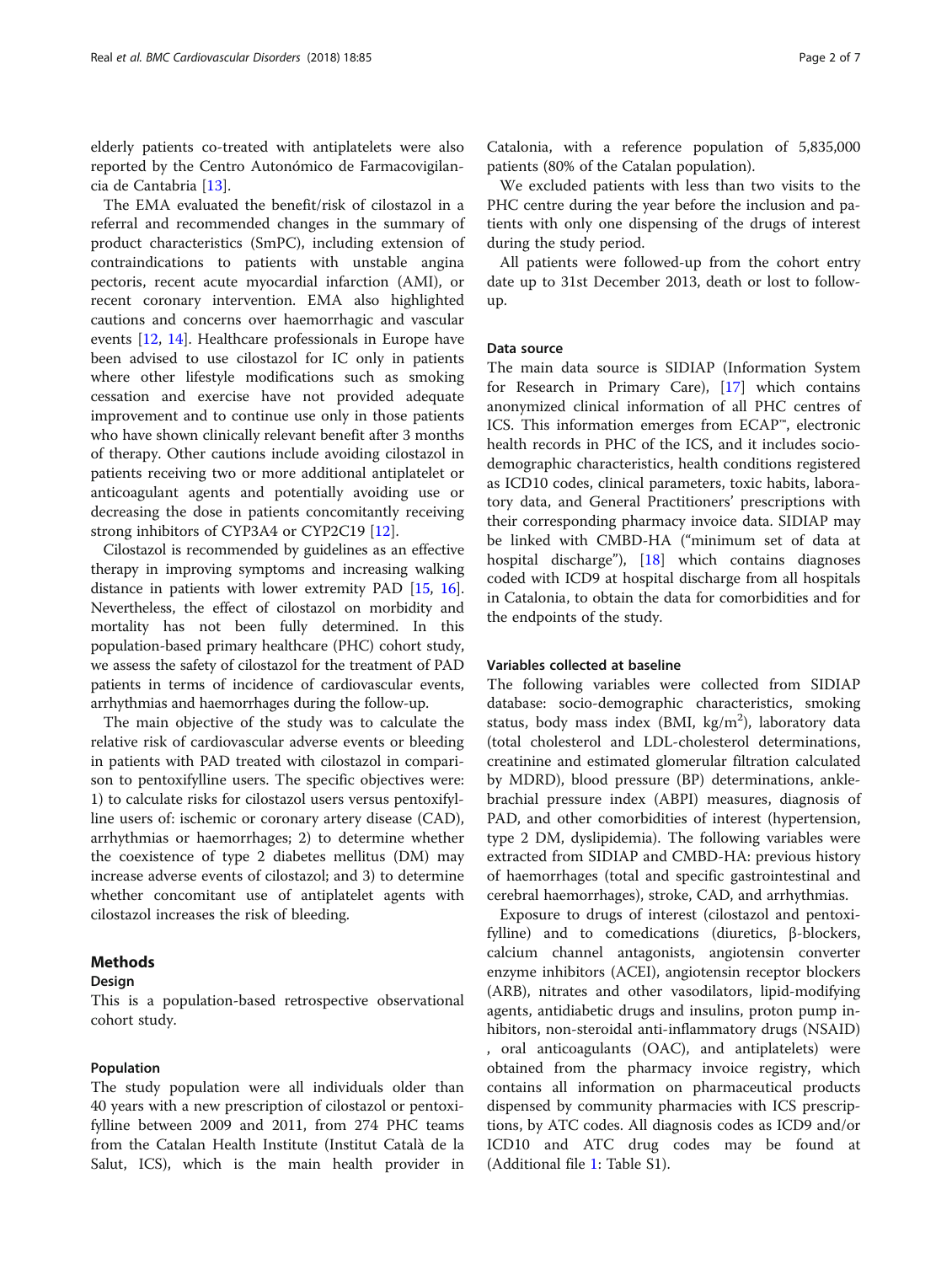| Variables                              | Before PS-matching        |                                       |       | After PS-matching         |                               |                 |  |
|----------------------------------------|---------------------------|---------------------------------------|-------|---------------------------|-------------------------------|-----------------|--|
| N(%)                                   | Cilostazol ( $n = 3345$ ) | Pentoxifylline ( $n = 5784$ ) p-value |       | Cilostazol ( $n = 2905$ ) | Pentoxifylline ( $n = 2905$ ) | <i>p</i> -value |  |
| Gender                                 |                           |                                       |       |                           |                               |                 |  |
| Women                                  | 711(21.3)                 | 2444 (42.3)                           | 0.001 | 695 (23.9)                | 676 (23.3)                    | 0.557           |  |
| Men                                    | 2634 (78.7)               | 3340 (57.7)                           |       | 2210 (76.1)               | 2229 (76.7)                   |                 |  |
| Mean age (SD)                          | 68.5 (11.3)               | 70.1 (13.4)                           | 0.001 | 68.8 (11.4)               | 69.4 (12.2)                   | 0.058           |  |
| PAD coded                              | 1394 (41.7)               | 968 (16.7)                            | 0.001 | 985 (33.9)                | 918 (31.6)                    | 0.061           |  |
| <b>ABPI</b>                            |                           |                                       |       |                           |                               |                 |  |
| < 0.7                                  | 195 (5.8)                 | 214(3.7)                              | 0.001 | 156 (5.4)                 | 146 (5.0)                     | 0.359           |  |
| $\geq 0.7$                             | 151 (4.5)                 | 248 (4.3)                             |       | 132 (4.5)                 | 154(5.3)                      |                 |  |
| Missing                                | 2999 (89.7)               | 5322 (92.0)                           |       | 2617 (90.1)               | 2605 (89.7)                   |                 |  |
| Smoking status                         |                           |                                       |       |                           |                               |                 |  |
| Non-smoker                             | 1037 (31.0)               | 2666 (46.1)                           | 0.001 | 955 (32.9)                | 1102 (37.9)                   | < 0.001         |  |
| Smoker                                 | 1057 (31.6)               | 1085 (18.8)                           |       | 869 (29.9)                | 725 (25.0)                    |                 |  |
| Ex-smoker                              | 944 (28.2)                | 1157 (20.0)                           |       | 792 (27.3)                | 760 (26.2)                    |                 |  |
| Missing                                | 307 (9.2)                 | 876 (15.1)                            |       | 289 (9.9)                 | 318 (10.9)                    |                 |  |
| BMI, kg/m <sup>2</sup> , mean (SD)     | 28.3 (4.3)                | 28.7 (5.0)                            | 0.017 | 28.4 (4.4)                | 28.5 (4.7)                    | 0.505           |  |
| < 25                                   | 295 (8.8)                 | 482 (8.3)                             | 0.001 | 253 (8.7)                 | 271 (9.3)                     |                 |  |
| $25 - 30$                              | 712 (21.3)                | 913 (15.8)                            |       | 603 (20.8)                | 538 (18.5)                    |                 |  |
| $>30\,$                                | 438 (13.1)                | 789 (13.6)                            |       | 382 (13.1)                | 419 (14.4)                    |                 |  |
| Missing                                | 1900 (56.8)               | 3600 (62.2)                           |       | 1667 (57.4)               | 1677 (57.7)                   |                 |  |
| Hypertension                           | 2059 (61.6)               | 3396 (58.7)                           | 0.008 | 1794 (61.8)               | 1811 (62.3)                   | 0.646           |  |
| Type 2 DM                              | 1296 (38.7)               | 1876 (32.4)                           | 0.001 | 1112 (38.3)               | 1120 (38.6)                   | 0.829           |  |
| Dyslipidemia                           | 1531 (45.8)               | 2227 (38.5)                           | 0.001 | 1271 (43.8)               | 1285 (44.2)                   | 0.711           |  |
| CAD                                    | 533 (15.9)                | 803 (13.9)                            | 0.008 | 461 (15.9)                | 461 (15.9)                    | 1               |  |
| AF                                     | 152 (4.5)                 | 457 (7.9)                             | 0.001 | 145 (5.0)                 | 177(6.1)                      | 0.067           |  |
| Other arrhythmias                      | 20 (0.6)                  | 39 (0.7)                              | 0.661 | 15(0.5)                   | 23(0.8)                       | 0.193           |  |
| Prior stroke                           | 313 (9.4)                 | 506 (8.7)                             | 0.327 | 268 (9.2)                 | 286 (9.8)                     | 0.421           |  |
| Cerebral haemorrhage                   | 10(0.3)                   | 24 (0.4)                              | 0.381 | 10(0.3)                   | 6(0.2)                        | 0.317           |  |
| Digestive haemorrhage                  | 63 (1.9)                  | 123(2.1)                              | 0.428 | 31(1.1)                   | 25 (0.9)                      | 0.420           |  |
| Other haemorrhages                     | 81 (2.5)                  | 160(4.2)                              | 0.323 | 75 (2.6)                  | 74 (2.5)                      | 0.934           |  |
| BP                                     |                           |                                       |       |                           |                               |                 |  |
| Bad control (≥140/90 mmHg)             | 1117 (33.4)               | 1605 (27.7)                           | 0.001 | 954 (32.8)                | 880 (30.3)                    | 0.041           |  |
| Systolic BP, mean (SD)                 | 137.9 (15.6)              | 135.9 (15.3)                          | 0.001 | 137.9 (15.6)              | 136.2 (14.9)                  | < 0.001         |  |
| Diastolic BP, mean (SD)                | 74.7 (9.3)                | 74.5 (8.9)                            | 0.347 | 74.7 (9.3)                | 74.5 (9.0)                    | 0.405           |  |
| Total                                  |                           |                                       |       |                           |                               |                 |  |
| cholesterol, mg/dL, mean (SD)          | 193.3 (42.2)              | 194.8 (41.5)                          | 0.269 | 194.0 (42.1)              | 193.6 (42.8)                  | 0.801           |  |
| LDL cholesterol, mg/dL, mean (SD)      | 116.8 (36.4)              | 117.8 (35.4)                          | 0.440 | 117.3 (36.4)              | 115.9 (35.8)                  | 0.346           |  |
| $\leq 100$                             | 479 (34.3)                | 688 (31.8)                            | 0.119 | 401 (33.9)                | 407 (34.4)                    | 0.068           |  |
| $>100$                                 | 916 (65.7)                | 1474 (68.2)                           |       | 783 (66.1)                | 777 (65.6)                    |                 |  |
| $\leq 150$                             | 1135 (81.4)               | 1764 (81.6)                           | 0.864 | 960 (81.1)                | 979 (82.7)                    | 0.311           |  |
| >150                                   | 260 (18.6)                | 398 (18.4)                            |       | 224 (18.9)                | 205 (17.3)                    |                 |  |
| eGFR (MDRD), mL/min/1.73m <sup>2</sup> |                           |                                       |       |                           |                               |                 |  |
| $\leq$ 30                              | 30 (0.9)                  | 83 (1.4)                              | 0.001 | 27 (0.9)                  | 31(1.1)                       | 0.728           |  |

<span id="page-2-0"></span>**Table 1** Baseline characteristics of the population included before ( $n = 9129$ ) and after ( $n = 5810$ ) propensity score matching: socio-demographics, comorbidities, laboratory determinations, comedications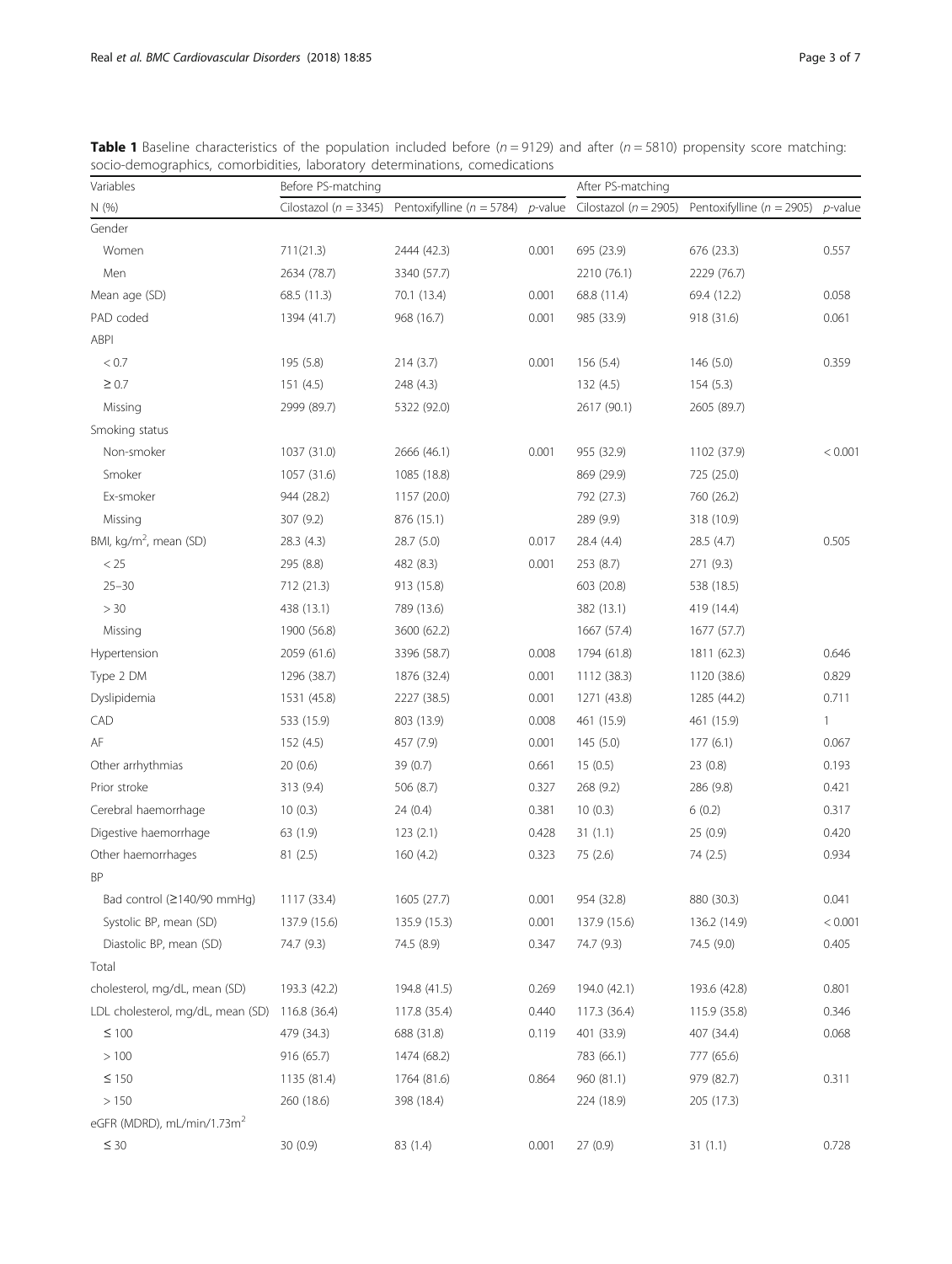| Variables                       | Before PS-matching        |                                       | After PS-matching |                           |                                       |       |
|---------------------------------|---------------------------|---------------------------------------|-------------------|---------------------------|---------------------------------------|-------|
| N(%)                            | Cilostazol ( $n = 3345$ ) | Pentoxifylline ( $n = 5784$ ) p-value |                   | Cilostazol ( $n = 2905$ ) | Pentoxifylline ( $n = 2905$ ) p-value |       |
| $30 - 59$                       | 387(11.6)                 | 754 (13.0)                            |                   | 352 (12.1)                | 374 (12.9)                            |       |
| $\geq 60$                       | 1222 (36.5)               | 1854 (32.1)                           |                   | 1021(35.1)                | 1027 (35.4)                           |       |
| Missing                         | 1706 (51.0)               | 3093 (53.5)                           |                   | 1505 (51.8)               | 1473 (50.7)                           |       |
| <b>Diuretics</b>                | 863 (25.8)                | 1905 (32.9)                           | < 0.001           | 796 (27.4)                | 813 (28.0)                            | 0.618 |
| <b><i>β-blockers</i></b>        | 625 (18.7)                | 1082 (18.7)                           | 0.979             | 560 (19.3)                | 546 (18.8)                            | 0.640 |
| Calcium channel antagonists     | 721 (21.6)                | 1216 (21.0)                           | 0.550             | 639 (22.0)                | 635 (21.9)                            | 0.899 |
| ACEI*                           | 1288 (38.5)               | 1931 (33.4)                           | 0.001             | 1102 (37.9)               | 1092 (37.6)                           | 0.787 |
| $ARB*$                          | 949 (28.4)                | 1444 (25.0)                           | 0.001             | 833 (28.7)                | 857 (29.5)                            | 0.488 |
| Vasodilators                    | 397 (11.9)                | 779 (13.5)                            | 0.028             | 360 (12.4)                | 372 (12.8)                            | 0.635 |
| Lipid modifying agents          | 2077 (62.1)               | 2652 (45.9)                           | 0.001             | 1716 (59.1)               | 1698 (58.5)                           | 0.631 |
| Antidiabetic drugs and insulins | 1275 (38.1)               | 1793 (31.0)                           | < 0.001           | 1104 (38.0)               | 1079 (37.1)                           | 0.498 |
| Proton pump inhibitors          | 1967 (58.8)               | 3541 (61.2)                           | 0.023             | 1724 (59.3)               | 1759 (60.6)                           | 0.349 |
| NSAID*                          | 1233 (36.9)               | 2290 (39.6)                           | 0.010             | 1085 (37.3)               | 1094 (37.7)                           | 0.807 |
| $OAC*$                          | 342 (10.2)                | 696 (12.0)                            | 0.009             | 301 (10.4)                | 311 (10.7)                            | 0.669 |
| Antiplatelets                   | 2169 (64.8)               | 2740 (47.4)                           | 0.001             | 1797 (61.9)               | 1776 (61.1)                           | 0.571 |

**Table 1** Baseline characteristics of the population included before  $(n = 9129)$  and after  $(n = 5810)$  propensity score matching: socio-demographics, comorbidities, laboratory determinations, comedications (Continued)

\* PS propensity score, SD standard deviation, PAD peripheral artery disease, ABPI ankle-brachial pressure index, BMI body mass index, DM diabetes mellitus, CAD coronary artery disease, AF atrial fibrillation, BP blood pressure, eGFR estimated glomerular filtrate rate, MDRD modification of diet in renal disease formula, ACEI angiotensin-converter enzyme inhibitors, ARB angiotensin-receptor blockers, NSAID non-steroidal anti-inflammatory drugs, OAC oral anticoagulants \*\* ABPI, mean value in the last 6 months. BP, mean values in the last year. Cholesterol measures, last value in prior 6 months. eGFR, mean value in the last 6 months. Co-medications, 6 months prior to inclusion

#### Outcomes of interest

We collected the following events from CMBD-HA during the study period: haemorrhages (total and specific gastrointestinal and cerebral haemorrhages), stroke, CAD, and arrhythmias.

#### Sample, matching process, and statistical power

The two cohorts were matched in order to balance socio-demographic characteristics, comorbidity and comedications. The method used was the "Nearest Neighbour", which is based on Propensity Score (PS) Link logit with "MatchIt" library from R (v3.0.1).

The variables used to build this PS were: sex, age, BMI, smoking status, comorbidities, BP control, estimated glomerular filtration as per MDRD, ABPI and comedications at baseline.

The final matched sample included 5810 individuals, 2905 per group. After the matching process, a 36.4% of the sample  $(n = 3319)$  was removed and the potential bias between the two samples (overall vs matched) was reduced in an 83%. Assuming that a cohort of 5810 patients with a 5-years follow-up period had an incidence of a cardiovascular event of 4.3% in one of the groups (incidence data of symptomatic patients from ARTPER study [[3\]](#page-6-0)), and between 1% (HR = 1.23) to 2% (HR = 1.46) of events attributable to cilostazol, the statistical power would

be 53–96%. This approximation has been carried out with a Log-Rank test with an alpha-level of 5% in a bilateral contrast.

# Statistical analysis

Descriptive statistics were used to summarize overall information. In order to compare the baseline characteristics between the treatment groups, Chi-square test was used for categorical variables and Student's t-test for quantitative variables.

Conditional Cox regression models were used to estimate incidence rates and hazard ratios (HR) and the person/time value was used as offset. Risk functions and HR were estimated with their 95% confidence intervals (CI) to compare the two groups.  $95\%$  CI and  $p$ -values were calculated by robust standard errors (by clusters). Goodness of fit and proportional hazards assumption of Cox models were assessed through Schoenfeld residuals method.

These analyses were conducted in the population of 5810 patients and in three subgroups of patients: > 65 years-old, patients diagnosed with type 2 DM and those co-treated with antiplatelet agents.

All statistical tests were two-sided at the 5% significance level. The analyses were performed using SPSS-IBM PC v.18 and Stata v.11 (Stata Corp., Collage Station, TX).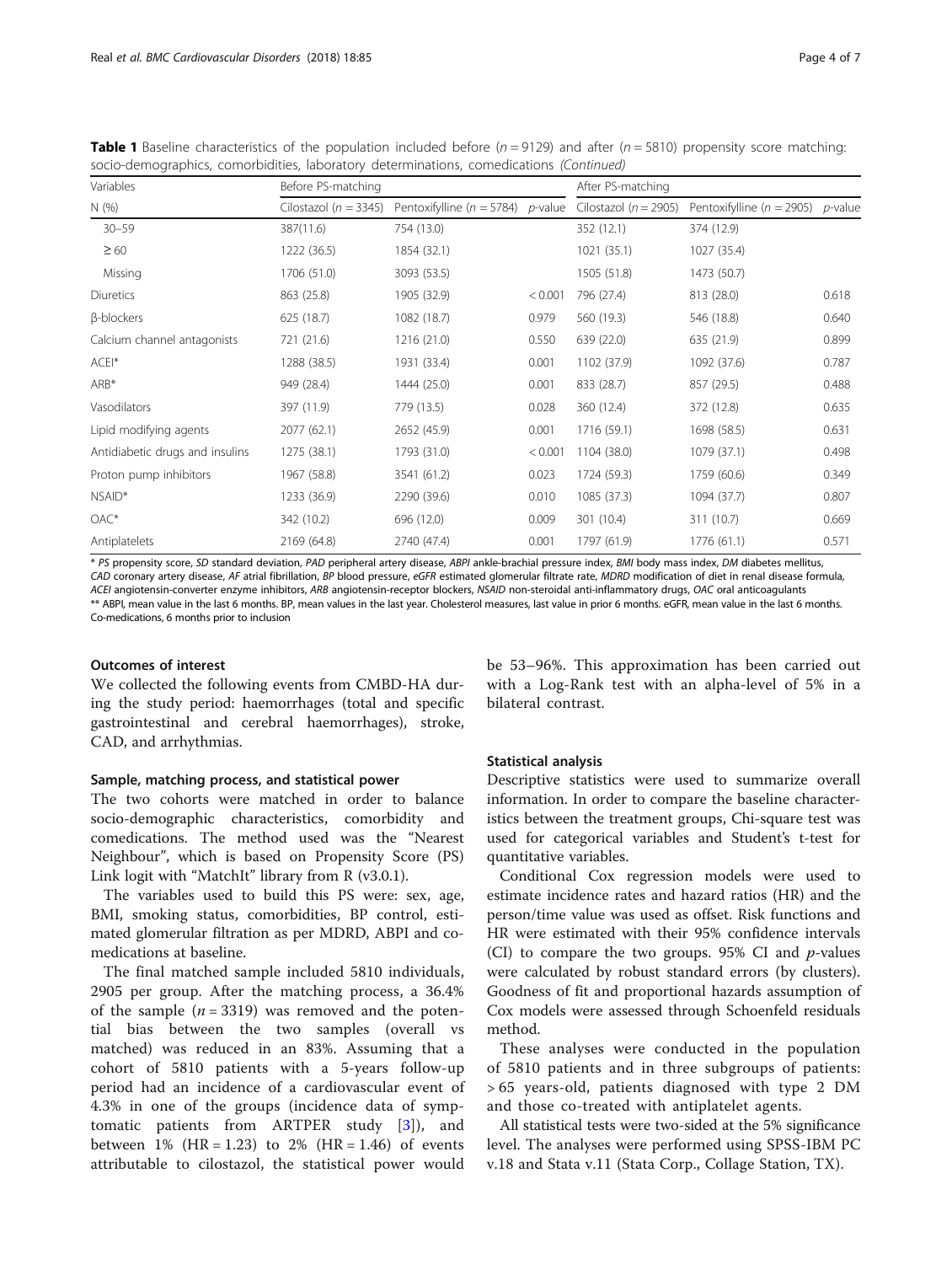# Results

During the study period, 9129 patients met the inclusion criteria; 3345 were receiving treatment with cilostazol and 5784 with pentoxifylline. Patients in the two groups were different in most baseline characteristics (Table [1](#page-2-0)).

After PS matching, there were 2905 patients per group. As shown in Table [1,](#page-2-0) most patients (76%) in both cohorts were men. Their mean ages were similar in both groups. There were differences between groups in the frequency of smokers; more than 25% of patients in both groups were current smokers. The percentages of missing values of this variable were 9.9 and 10.9% in cilostazol and pentoxifylline users, respectively.

We analysed the frequency and incidence of bleeding, cerebrovascular and cardiovascular events comparing the two cohorts (Table 2). There were no statistically

Table 2 Frequency and incidence of events in the study population ( $n = 5180$ )

Gastrointestinal haemorrhage

Cerebral haemorrhage

Pentoxifylline 31 1.1 0.7-1.4

Risk at 5 years Outcomes N (%) CI95% HR CI95% *p* value<sup>a</sup>

Cilostazol 35 1.2 0.8–1.6 1.10 0.7–1.8 0.711

Cilostazol 23 0.8 0.5–1.1 0.79 0.5–1.4 0.392

significant differences between them for the overall population included.

We also conducted three subgroup analyses for the following groups of patients: 1) older than 65, 2) patients with type 2 DM, and 3) patients co-treated with antiplatelets. We did not find significant differences between the two groups of treatment in the subgroup of people older than 65 or in the patients with type 2 DM. For patients co-treated with antiplatelets, we found differences between cilostazol and pentoxifylline in the rates of other haemorrhages, which include eye bleeding, haemorrhages of the anus and rectum, epistaxis and haemorrhages not elsewhere classified; and in the rates of any haemorrhage. The incidence of these events was higher in pentoxifylline users than in cilostazol users (Table 3).

| Table 3 Frequency and incidence of events in the population |  |
|-------------------------------------------------------------|--|
| with co-treatment with antiplatelets ( $n = 3573$ )         |  |

| 30                 | 1.0                                                                                                                                                                | $0.7 - 1.4$  |      |             |       |  |  |
|--------------------|--------------------------------------------------------------------------------------------------------------------------------------------------------------------|--------------|------|-------------|-------|--|--|
| Other haemorrhages |                                                                                                                                                                    |              |      |             |       |  |  |
| 92                 | 3.2                                                                                                                                                                | $2.5 - 3.8$  | 0.83 | $0.6 - 1.2$ | 0.267 |  |  |
| 115                | 4.0                                                                                                                                                                | $3.2 - 4.7$  |      |             |       |  |  |
|                    |                                                                                                                                                                    |              |      |             |       |  |  |
| 115                | 4.0                                                                                                                                                                | $3.2 - 4.7$  | 0.82 | $0.6 - 1.1$ | 0.119 |  |  |
| 143                | 4.9                                                                                                                                                                | $4.1 - 5.7$  |      |             |       |  |  |
|                    |                                                                                                                                                                    |              |      |             |       |  |  |
| 287                | 9.9                                                                                                                                                                | $8.8 - 11.0$ | 0.94 | $0.8 - 1.1$ | 0.433 |  |  |
| 305                | 10.5                                                                                                                                                               | $9.4 - 11.6$ |      |             |       |  |  |
|                    |                                                                                                                                                                    |              |      |             |       |  |  |
| 161                | 5.5                                                                                                                                                                | $4.7 - 6.4$  | 0.94 | $0.8 - 1.2$ | 0.564 |  |  |
| 171                | 5.9                                                                                                                                                                | $5.0 - 6.7$  |      |             |       |  |  |
|                    |                                                                                                                                                                    |              |      |             |       |  |  |
| 194                | 6.7                                                                                                                                                                | $5.8 - 7.6$  | 1.02 | $0.8 - 1.2$ | 0.857 |  |  |
| 190                | 6.5                                                                                                                                                                | $5.6 - 7.4$  |      |             |       |  |  |
|                    |                                                                                                                                                                    |              |      |             |       |  |  |
| 89                 | 3.1                                                                                                                                                                | $2.4 - 3.7$  | 1.14 | $0.8 - 1.5$ | 0.392 |  |  |
| 78                 | 2.7                                                                                                                                                                | $2.1 - 3.3$  |      |             |       |  |  |
|                    | Pentoxifylline<br>Pentoxifylline<br>Any haemorrhage<br>Pentoxifylline<br>Pentoxifylline<br>Pentoxifylline<br>Pentoxifylline<br>Other arrhythmias<br>Pentoxifylline |              |      |             |       |  |  |

CI 95% Confidence Interval with 95%, HR hazard ratio, CAD coronary artery disease, AF atrial fibrillation

 $a$ <sub>p</sub>-value computed using univariate Cox regression with robust standard errors by clusters (pairs)

Significant p-values are in boldface

|                              |                      | Risk at 5 years |               |           |             |                        |  |  |
|------------------------------|----------------------|-----------------|---------------|-----------|-------------|------------------------|--|--|
| Outcomes                     | N                    | (%)             | CI95%         | <b>HR</b> | CI95%       | $p$ value <sup>a</sup> |  |  |
| Gastrointestinal haemorrhage |                      |                 |               |           |             |                        |  |  |
| Cilostazol                   | 15                   | 0.8             | $0.4 - 1.3$   | 0.67      | $0.3 - 1.3$ | 0.232                  |  |  |
| Pentoxifylline               | 22                   | 1.2             | $0.7 - 1.8$   |           |             |                        |  |  |
|                              | Cerebral haemorrhage |                 |               |           |             |                        |  |  |
| Cilostazol                   | 14                   | 0.8             | $0.4 - 1.2$   | 1.23      | $0.6 - 2.7$ | 0.604                  |  |  |
| Pentoxifylline               | 13                   | 0.7             | $0.3 - 1.1$   |           |             |                        |  |  |
| Other haemorrhages           |                      |                 |               |           |             |                        |  |  |
| Cilostazol                   | 55                   | 3.1             | $2.3 - 3.9$   | 0.65      | $0.5 - 0.9$ | 0.014                  |  |  |
| Pentoxifylline               | 85                   | 4.8             | $3.8 - 5.8$   |           |             |                        |  |  |
| Any haemorrhage              |                      |                 |               |           |             |                        |  |  |
| Cilostazol                   | 69                   | 3.8             | $3.0 - 4.7$   | 0.72      | $0.5 - 1.0$ | 0.040                  |  |  |
| Pentoxifylline               | 98                   | 5.5             | $4.5 - 6.6$   |           |             |                        |  |  |
| CAD                          |                      |                 |               |           |             |                        |  |  |
| Cilostazol                   | 224                  | 12.5            | $10.9 - 14.0$ | 0.93      | $0.8 - 1.1$ | 0.427                  |  |  |
| Pentoxifylline               | 237                  | 13.3            | $11.8 - 14.9$ |           |             |                        |  |  |
| Stroke                       |                      |                 |               |           |             |                        |  |  |
| Cilostazol                   | 103                  | 5.7             | $4.7 - 6.8$   | 0.83      | $0.6 - 1.1$ | 0.180                  |  |  |
| Pentoxifylline               | 121                  | 6.8             | $5.6 - 8.0$   |           |             |                        |  |  |
| AF                           |                      |                 |               |           |             |                        |  |  |
| Cilostazol                   | 122                  | 6.8             | $5.6 - 8.0$   | 1.0       | $0.8 - 1.3$ | 0.999                  |  |  |
| Pentoxifylline               | 120                  | 6.8             | $5.6 - 7.9$   |           |             |                        |  |  |
| Other arrhythmias            |                      |                 |               |           |             |                        |  |  |
| Cilostazol                   | 61                   | 3.4             | $2.6 - 4.2$   | 1.42      | $1.0 - 2.1$ | 0.082                  |  |  |
| Pentoxifylline               | 42                   | 2.4             | $1.7 - 3.1$   |           |             |                        |  |  |

CI 95% Confidence Interval with 95%, HR hazard ratio, CAD coronary artery disease, AF atrial fibrillation

 ${}^{a}p$ -value computed using univariate Cox regression with robust standard errors by clusters (pairs)

Significant p-values in boldface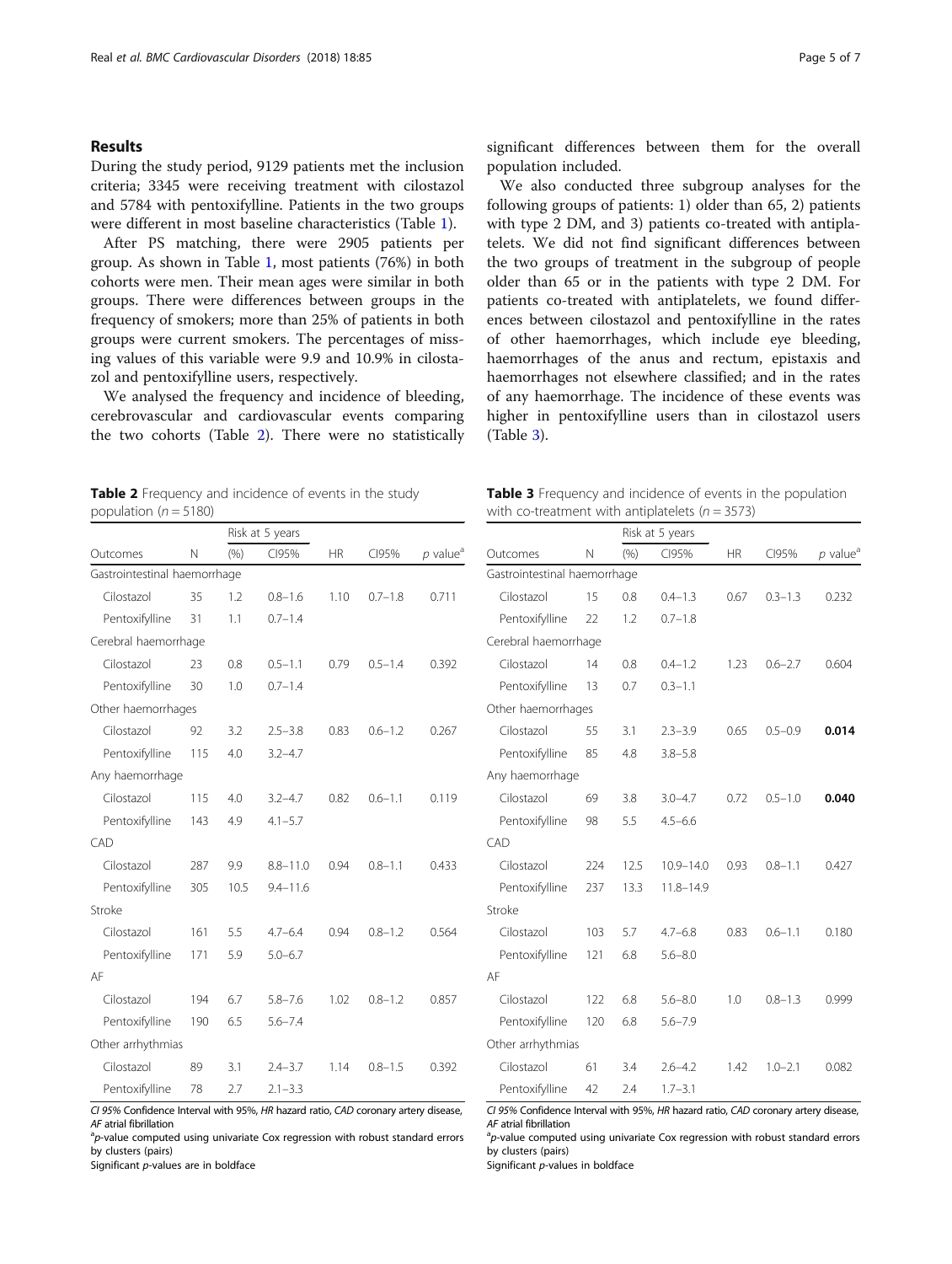# <span id="page-5-0"></span>**Discussion**

In this cohort study of the safety of cilostazol in PAD, we identified 9129 patients who initiated cilostazol or pentoxifylline during the study period. They differed in most of socio-demographic and clinical characteristics. After PS matching, the cohort was composed by 2905 cilostazol users and 2905 pentoxifylline users with comparable characteristics between groups.

We analysed the frequency and incidence of bleeding, cerebrovascular and cardiovascular events and we found non-statistically significant differences between cilostazol and pentoxifylline. We also conducted three sub-analyses in the following subgroups of patients: 1) population  $\geq$ 65 years-old, 2) patients diagnosed with type 2 DM and 3) patients co-treated with antiplatelet agents. For patients co-treated with other antiplatelets, pentoxifylline showed higher incidences than cilostazol for overall haemorrhages, and for the group of other haemorrhages, which includes eye bleeding, haemorrhages of the anus and rectum, epistaxis and haemorrhages not elsewhere classified.

Our results are in line with previous studies, which did not find increases in haemorrhages, CAD or arrhythmic events in cilostazol-treated patients. In the clinical trial conducted by Dawson et al. [\[19](#page-6-0)] patients were randomized to receive cilostazol, pentoxifylline or placebo and the maximal walking distance was measured after 4, 8, 12, 16, 20 and 24 weeks. They also studied the frequency of common side effects and the group of "serious adverse events" had similar frequencies in the three groups, with non-significant differences.

In a systematic review of clinical trials comparing cilostazol with placebo or other drugs currently known to increase walking distance, such as pentoxifylline, 3718 patients were assessed and there was no clear evidence of a difference between any of the treatment groups and risk of AMI, stroke or all-cause mortality [[20](#page-6-0)].

In the cohort study conducted by Leeper et al. [\[21\]](#page-6-0), 232 patients with PAD treated with cilostazol were matched by 1:5 PS with 1160 patients not taking this drug. Over a mean follow-up of 4.2 years, they did not find association between cilostazol and cerebrovascular or cardiovascular events (OR for stroke 1.13, 95%CI 0.82–1.55; OR for AMI 1.00, 95%CI 0.71–1.39) or death (OR 0.86, 95%CI 0.63–1.18). They did not find increase in arrhythmic events either.

Previous published data in Spain [\[13\]](#page-6-0) studied elderly patients with underlying comorbidities and receiving a considerable number of concomitant medications. The small sample size of the study does not allow establishing definite conclusions. Cilostazol should be used for IC only in patients with no contraindications for the treatment and should be used cautiously in elderly polymedicated patients, in those receiving two or more additional antiplatelet or anticoagulant agents and in those receiving strong inhibitors of CYP3A4 or CYP2C19.

# Strengths and limitations

The strengths of our study are the use of an automated health data which implies large number of patients included, representativeness for the general population, complete socio-demographic and health records, long follow-up, and real clinical practice data.

Some limitations of observational studies conducted with electronic health records are missing or incomplete information, prescriptions not linked with diagnoses coded and possible confounders. Specific limitations of our study are the possibly incomplete information on outcomes, as we only captured data of haemorrhages, CAD events or arrhythmias from the hospital discharges (CMBD-HA) and not from the records in PHC from SIDIAP. This may result in an infraestimation of events which could be related to cilostazol treatment. However, this would produce an infraestimation in both cohorts. Another limitation is the relatively low number of patients with PAD diagnosis coded during the study period, because ABPI determination was not implemented in all PHC centres in our setting. Nowadays, this problem is solved.

# Conclusion

Patients treated with cilostazol were clearly different from those treated with pentoxifylline at baseline, so they were matched through PS.

After matching, we did not find differences between treatment groups in the incidence of bleeding or cardiovascular and cerebrovascular events. We did not find differences in specific subgroups either, except an increase in overall haemorrhages rates with pentoxifylline in patients co-treated with additional antiplatelets.

Cilostazol should be used with precaution in elderly polymedicated patients in order to avoid adverse events.

# Additional file

[Additional file 1:](https://doi.org/10.1186/s12872-018-0822-4) Table S1, which includes ICD9 and ICD10 diagnoses codes and ATC drug codes for the variables included in the study. (DOCX 17 kb)

#### Abbreviations

ABPI: Ankle-brachial pressure index; ACEI: Angiotensin converter enzyme inhibitors; AMI: Acute myocardial infarction; ARB: Angiotensin receptor blocker; ATC: Anatomical therapeutic chemical classification; BMI: Body mass index; CAD: Coronary artery disease; CI: Confidence interval; CMBD-HA: Minimum set of data at hospital discharge; DM: Diabetes mellitus; ECAP: Electronic health records from primary healthcare; EMA: European medicines agency; HR: Hazard ratio; IC: Intermittent claudication; ICD: International classification of diseases; ICS: Institut català de la salut; LDL: Low-density lipoprotein; MDRD: Modification of diet in renal disease; NSAID: Non-steroidal anti-inflammatory drugs; OAC: Oral anticoagulants; OR: Odds ratio; PAD: Peripheral artery disease; PHC: Primary healthcare; PS: Propensity score; SIDIAP: Information system for research in primary care; SmPC: Summary of product characteristics

#### Acknowledgments

Authors thank all staff involved in data extraction from SIDIAP database.